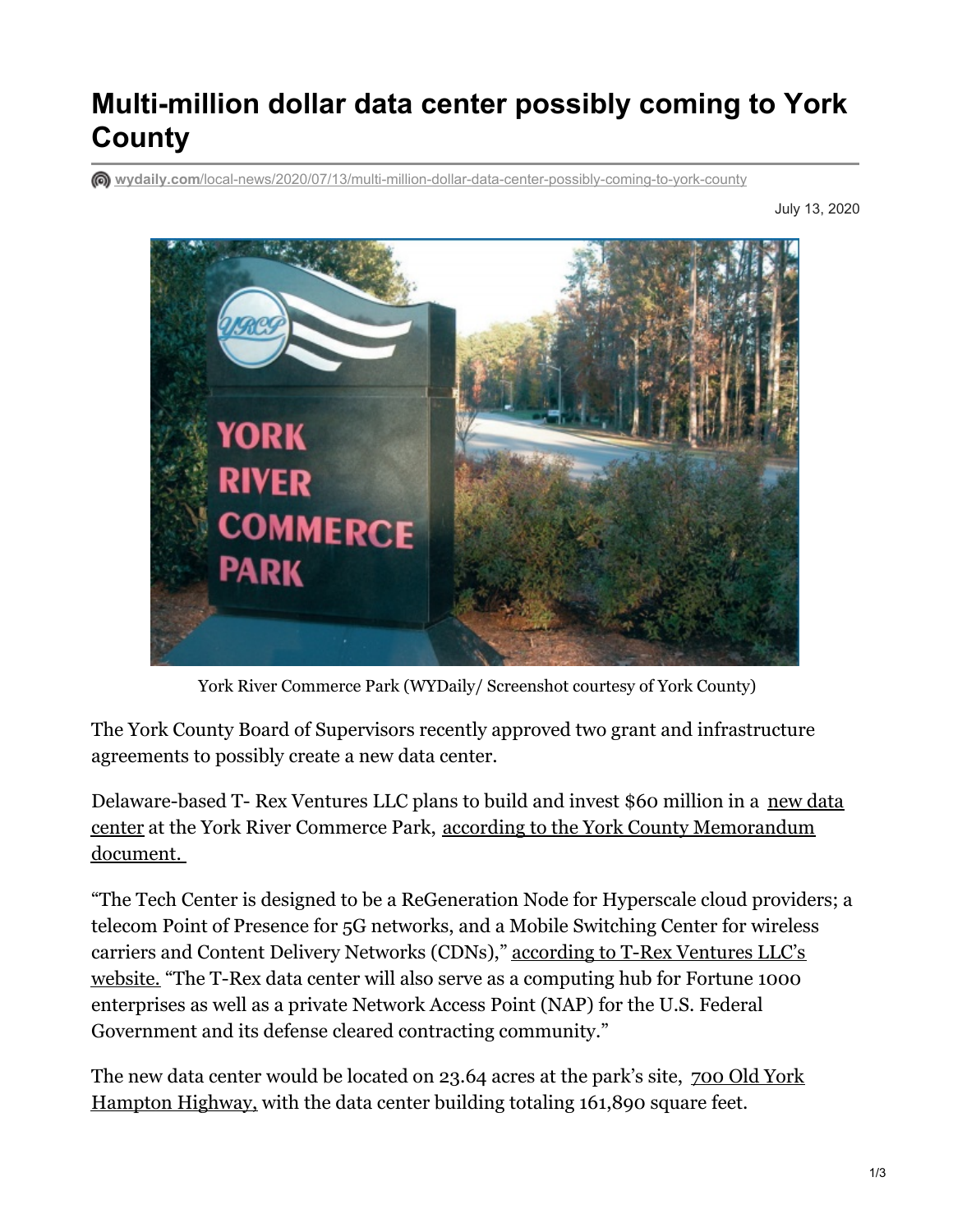T-Rex Ventures wants to buy the property from Dominion Energy, who currently owns the park, according to the documents.

 The first agreement is a grant from the Economic Development Authority of \$1,480,899 million to T-Rex Ventures and a \$378,140 credit from Dominion Energy to the county, which can be used for the <u>new data [center](https://www.trexcapitalgroup.com/wp-content/uploads/2020/07/T-Rex-Technology-Center-Yorktown-broch20.pdf) </u>once the property is purchased by T-Rex Ventures.

 The money will be used for construction, reimbursement of local taxes for building and improvement on the property and local taxes against business personal property affiliated with the project, according to the grant [agreement.](https://www.yorkcounty.gov/DocumentCenter/View/25699/item15b_061620)

The <u>[infrastructure](https://www.yorkcounty.gov/DocumentCenter/View/25700/item15c_061620) agreement</u> allows the credit from Dominion Energy to be used toward buying the property.

 T- Rex Ventures has to buy the space before Jan. 31, 2021 and has 18 months to build the center.

 The EDA will give the tech company \$680,899 grant and up to \$800,000 for another grant, according to the agreement.

 Jim Noel, the county's director of economic development, said he was unsure how the average pay for the jobs.

He said the number of jobs will ramp up over time, about 20 to 30 jobs in total.

 "It certainly wont be that way initially," he said. "They need to lease 20,000 square feet of the space before they pull the trigger."

 As of July 8, T-Rex Ventures has not purchased the property yet but "the option is there," Noel said. T-Rex Ventures has started talks with contract providers but did not specify who they are.

 "The team that they have assembled is top notch," Noel said. "They've done these projects before very successfully."

 Noel said he feels the project is "perfect" for the county and will have "significant" tax revenue.

 "It's a really good use of that property," he said. "We're excited and we're working with them to get this thing started."

## **YOU ALSO MIGHT WANT TO CHECK OUT THESE STORIES:**

 **York [County](https://wydaily.com/local-news/2020/07/13/york-county-is-one-step-closer-to-getting-a-new-gun-shop/) is one step closer to getting a new gun shop**